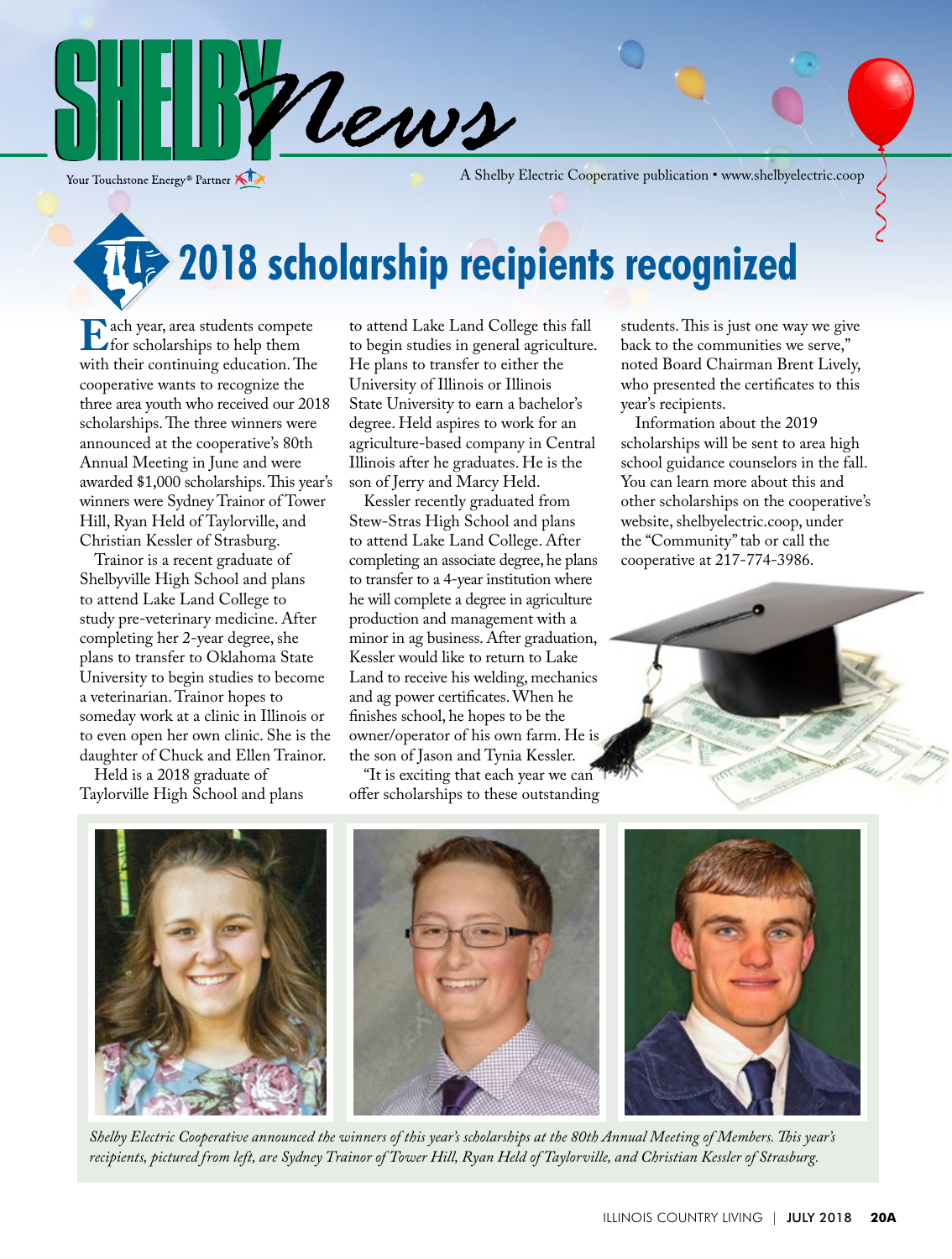



Know what's **below. Call before you dig.** 



P.O. BOX 560 Shelbyville, IL 62565 **Phone: 217-774-3986 or 1-800-677-2612 Pay-by-Phone: 1-855-385-9981 www.shelbyelectric.coop twitter.com/YourCoop facebook.com/YourCoop**

#### **Office Hours:** 7:00 a.m. - 4:00 p.m.





## **Third time is a charm**

**M**organ Partlow, a 2015 Neoga High School graduate, finds<br>herself spending a third summer with us as the member<br>services intern at the cooperative. She is a student at Missouri services intern at the cooperative. She is a student at Missouri State University majoring in professional and technical writing. She will begin her senior year in the fall.

 This summer, *Morgan needs your help!* The third annual coloring contest is underway, and we are trying to catch Incandescent Ivan, a villainous light bulb who is stealing energy everywhere! Download a coloring page and see the official rules on the cooperative's website, shelbyelectric.coop. Submit your "WANTED" poster by our deadline, July 13, so we can stop him once and for all.

## **Energy Efficiency Tip of the Month**



Here's a cool tip for your fridge! Cover liquids and wrap foods stored in your refrigerator. Uncovered foods release moisture, causing the compressor to work harder.

*Source: energy.gov*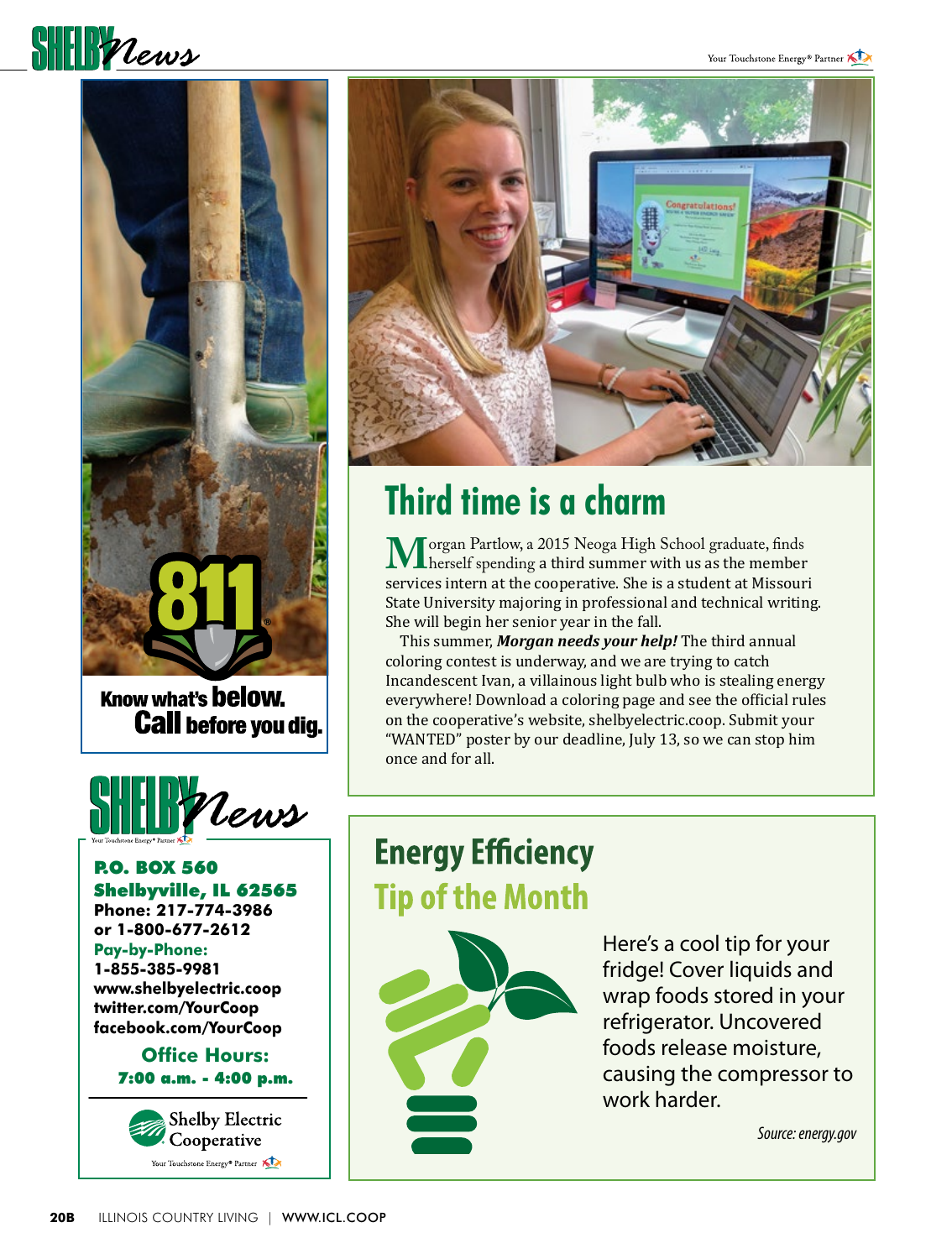# REAL LIFE **1 REAL POWER Getting Real with Marla and Landscaping**

**H**ow would you like to<br>
invest in a project that<br>
not only beautifies your prop not only beautifies your property but also makes your home more comfortable and may help lower your energy bill? A wellplanned landscape can do just that. In fact, the Department of Energy (energy.gov/energysaver) estimates such a landscaping project can save enough energy to pay for itself in less than eight years.

 Before planning your project, be sure to call 811. Knowing the location of your underground utilities will avoid unsafe digging situations and the possibility of having to re-design a project once it has started. Additionally, look up! Do not plant trees near or under power lines. The rule of thumb is to plant trees at least 25 feet away from power lines.

 In our climate, it is necessary to plan for both hot and cold seasons since our mild seasons are short-lived. An unshaded home's air conditioning costs can be reduced by 15 to 50 percent with good landscaping. Windbreaks can reduce heating costs by up to 30 percent or more. Not only does well-planned landscaping help with heating and cooling costs, it also provides a much more comfortable living environment.

Landscaping REDUCES direct summer sunlight and cold winter winds.



Without landscaping a heating and air conditioning system has to work  $HARDFR$ .



 The most beneficial landscaping will include both deciduous trees (loses leaves annually) and evergreens. Plant deciduous trees to the south of your home. This placement will

provide cooling shade in the summer, while allowing the sun's warmth to reach your windows in the winter. Shorter species of deciduous trees can be planted to the west, as they will help screen the late-day sunlight in the summer. Evergreen bushes will help insulate your home's foundation year-round. Allow for at least one foot of space between full-grown plants and your home.

**SHIPPLEWS** 

 Creative landscape designs can also improve the comfort of your outdoor living spaces. Vining plants and flowers that climb trellises and pergolas can help provide shade for patios and decks. If they are not too dense, they will also allow for breezes to pass through.

 The Arbor Day Foundation has great resources for do-ityourselfers. Visit ArborDay.org to find free landscaping designs, information on how to choose the right trees and care for them, and much more.

 I hope your green thumb will help you save some greenbacks!

> *~Marla Eversole Communication Specialist*

### **Stay up to date on cooperative news, outages, events, and more!**